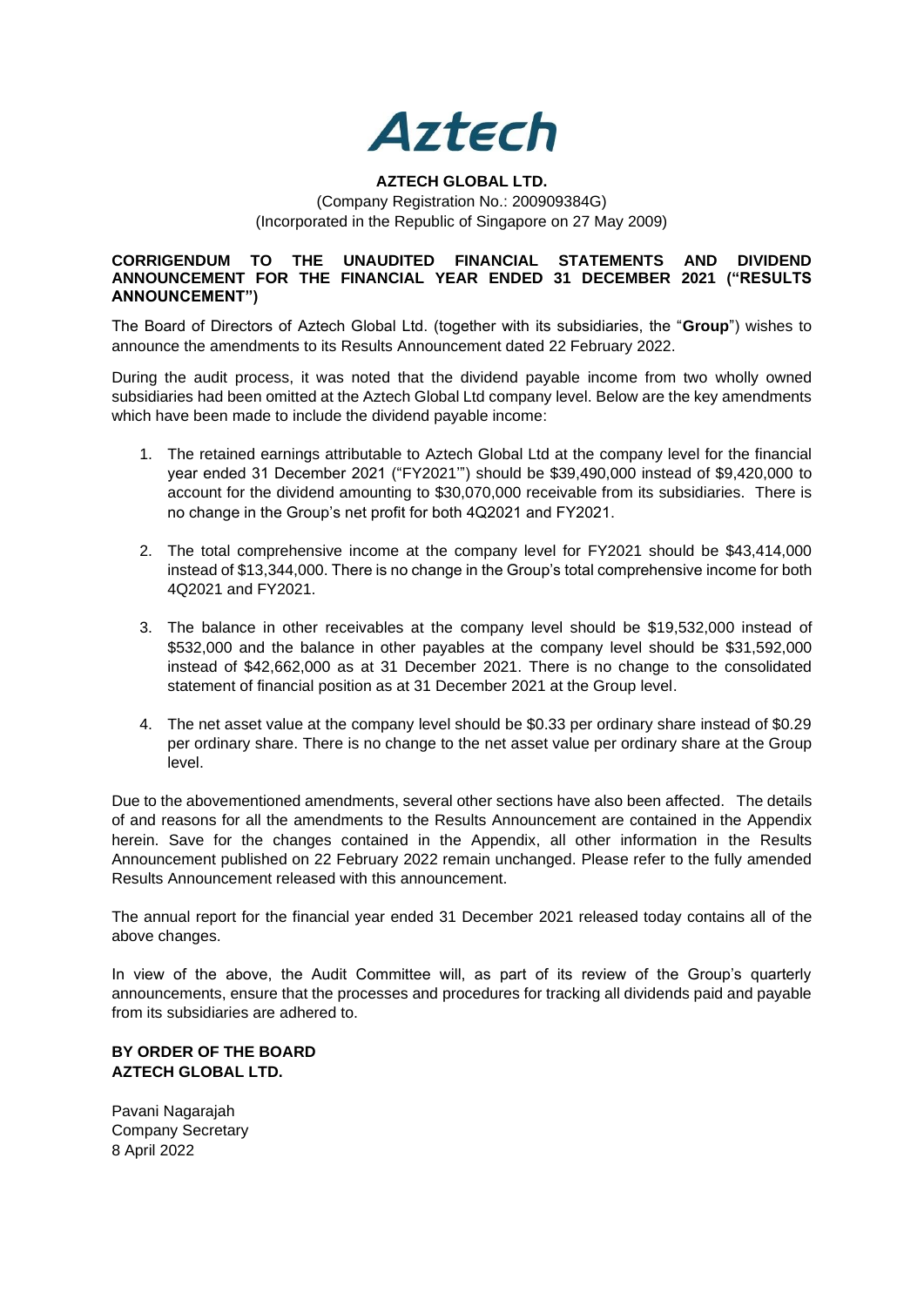## Appendix 1

|                         | Corrections to Page 2, Company, 31.12.2021                                                                     |                                                        |             |                                                                                                                                                                                                         |  |
|-------------------------|----------------------------------------------------------------------------------------------------------------|--------------------------------------------------------|-------------|---------------------------------------------------------------------------------------------------------------------------------------------------------------------------------------------------------|--|
|                         | <b>Item</b>                                                                                                    | Previously stated in<br>Results<br>the<br>Announcement | Corrigenda  | Remarks                                                                                                                                                                                                 |  |
|                         | Other receivables                                                                                              | 532,000                                                | 19,532,000  | The other receivables increased from \$532,000 to \$19,532,000 as the<br>amount receivable from the first subsidiary of \$19,000,000 is included.                                                       |  |
| $\mathbf{2}$            | <b>Total current assets</b>                                                                                    | 193,205,000                                            | 212,205,000 | With the change in no 1 above, the total current assets increased by<br>\$19,000,000.                                                                                                                   |  |
| 3                       | <b>Total assets</b>                                                                                            | 270,230,000                                            | 289,230,000 | With the change in no 1 above, the total assets increased by<br>\$19,000,000.                                                                                                                           |  |
| $\overline{\mathbf{4}}$ | Other payables                                                                                                 | 42,662,000                                             | 31,592,000  | The other payables decreased from \$42,662,000 to \$31,592,000 after<br>netting off amount payable with the dividend of \$11,070,000 from the<br>second subsidiary.                                     |  |
| 5                       | <b>Total current liabilities</b>                                                                               | 44,062,000                                             | 32,992,000  | With the change in no 4 above, the total current liabilities reduced by<br>\$11,070,000.                                                                                                                |  |
| 6                       | Retained profits                                                                                               | 9,420,000                                              | 39,490,000  | The retained earnings attributable to Aztech Global Ltd at company<br>level increased to \$39,490,000 with the inclusion of dividend<br>amounting to \$30,070,000 receivable from its two subsidiaries. |  |
| $\overline{7}$          | Total equity                                                                                                   | 225,394,000                                            | 255,464,000 | With the change in no 6, the total equity increased by \$30,070,000.                                                                                                                                    |  |
| 8                       | Total liabilities and equity                                                                                   | 270,230,000                                            | 289,230,000 | With the change in no 4 and no 6, the net increase of total liabilities<br>and equity is \$19,000,000.                                                                                                  |  |
|                         | <b>Corrections to Page 5, Company</b>                                                                          |                                                        |             |                                                                                                                                                                                                         |  |
| 9                       | Profit<br>representing<br>total<br>comprehensive income for<br>the year - Retained profits<br>and total equity | 13,344,000                                             | 43,414,000  | With the change in no 6, the current financial year comprehensive<br>income increased by \$30,070,000.                                                                                                  |  |
| 10                      | Balance as at 31.12.2021 -<br>Retained profits                                                                 | 9,420,000                                              | 39,490,000  | The retained earnings attributable to Aztech Global Ltd at company<br>level increased by \$30,070,000.                                                                                                  |  |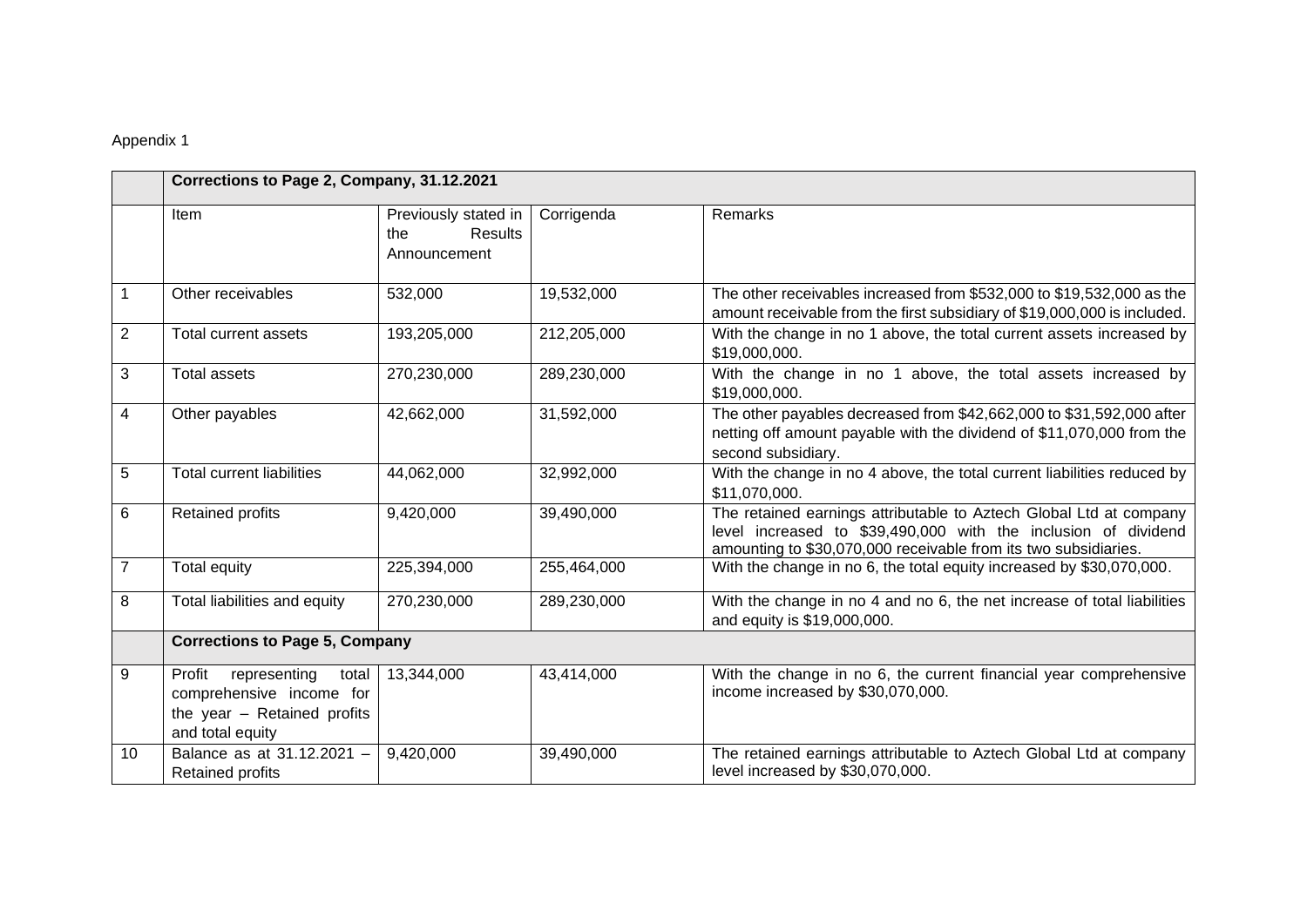| 11 | Balance as at 31.12.2021-<br>Total equity                                                                | 225,394,000                                                                | 255,464,000     | The total equity attributable to Aztech Global Ltd at company level<br>increased by \$30,070,000.                                                        |  |
|----|----------------------------------------------------------------------------------------------------------|----------------------------------------------------------------------------|-----------------|----------------------------------------------------------------------------------------------------------------------------------------------------------|--|
|    |                                                                                                          | Corrections to Page 10, Paragraph 5, Other receivables, Company 31.12.2021 |                 |                                                                                                                                                          |  |
| 12 | Subsidiary (added line)                                                                                  |                                                                            | 19,000,000      | With the change in no 1, a new item "Subsidiary" has been added to<br>account for the dividend receivables from the first subsidiary of<br>\$19,000,000. |  |
| 13 | <b>Total Current</b>                                                                                     | 532,000                                                                    | 19,532,000      | With no 12, the total current increased by \$19,000,000.                                                                                                 |  |
| 14 | The total Current and Non-<br>Current                                                                    | 1,006,000                                                                  | 20,006,000      | With no 12, the total Current and Non-current increased by<br>\$19,000,000.                                                                              |  |
|    | Corrections to Page 18, Segment and revenue information, Company 31.12.2021                              |                                                                            |                 |                                                                                                                                                          |  |
| 15 | Segment results - Others                                                                                 | (2,215,000)                                                                | 27,855,000      | With the change in no 6, the relevant amounts increased by<br>\$30,070,000.                                                                              |  |
| 16 | Segment<br>results<br>$\overline{\phantom{0}}$<br>Eliminations                                           | (929,000)                                                                  | (30,999,000)    |                                                                                                                                                          |  |
| 17 | Profit before income tax -<br><b>Others</b>                                                              | (2,225,000)                                                                | 27,845,000      |                                                                                                                                                          |  |
| 18 | Profit before income tax -<br>Eliminations                                                               | (919,000)                                                                  | (30,989,000)    |                                                                                                                                                          |  |
| 19 | Additional to Other items of<br>income<br>and $expense -$<br>Dividend income (1.7.2021<br>to 31.12.2021) | Nil                                                                        | 30,070,000      |                                                                                                                                                          |  |
| 20 | Additional to Other items of<br>income and<br>expense<br>Eliminations<br>(1.7.2021)<br>to<br>31.12.2021) | Nil                                                                        | (30,070,000)    |                                                                                                                                                          |  |
| 21 | Total<br>segment<br>asset<br>31.12.2021 - Others                                                         | 270,284,000                                                                | 289,284,000     | With the change in no 1, the relevant amounts increased by<br>\$19,000,000.                                                                              |  |
| 22 | Total<br>segment<br>asset<br>31.12.2021- Eliminations                                                    | (711, 208, 000)                                                            | (730, 208, 000) |                                                                                                                                                          |  |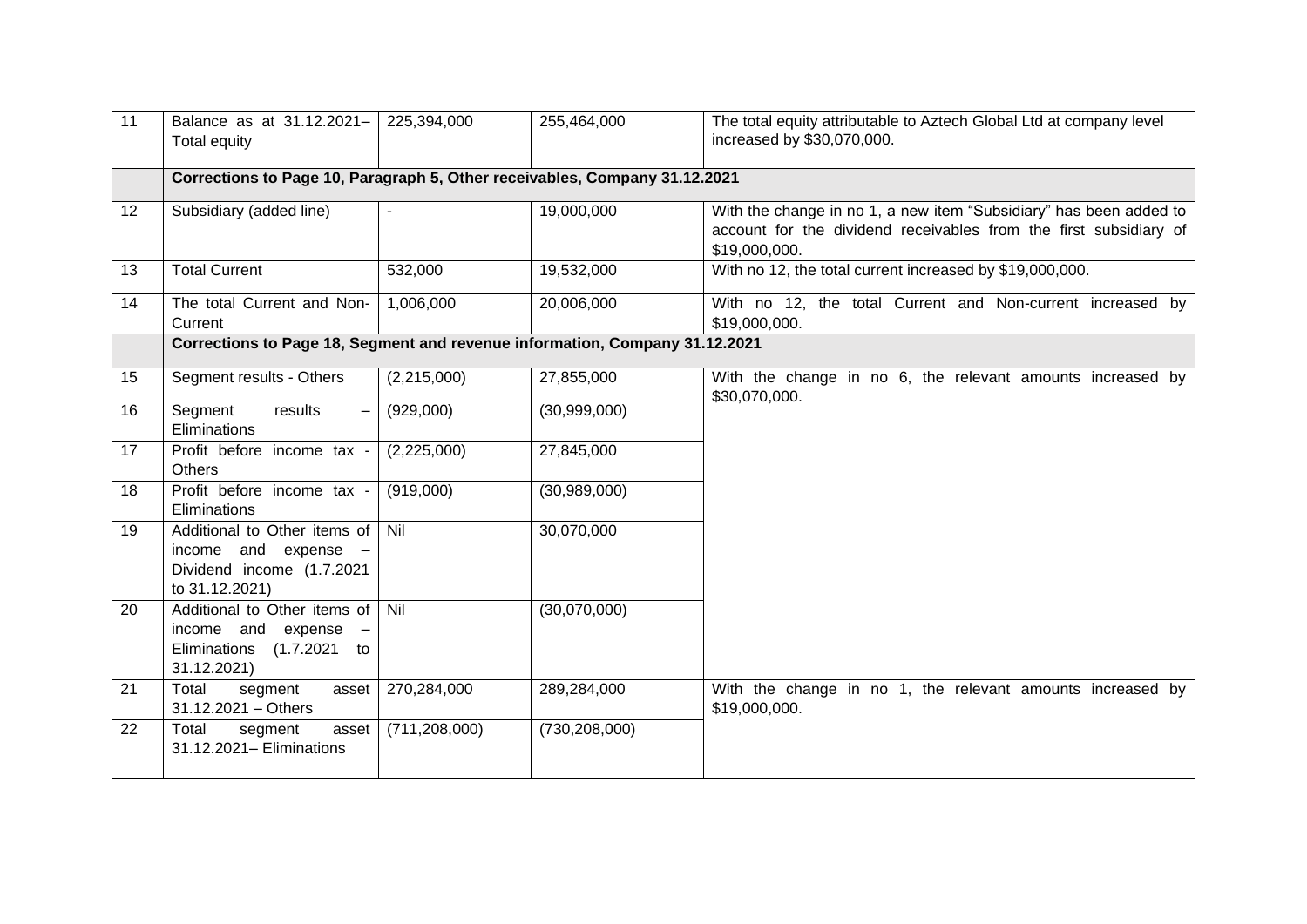| $\overline{23}$ | segment<br>liabilities<br>Total<br>$31.12.2021 - Others$                                                             | 44,570,000                                                                  | 33,499,000      | With the change in no 4 above, the total segment liabilities reduced by<br>\$11,070,000.                                                |  |  |
|-----------------|----------------------------------------------------------------------------------------------------------------------|-----------------------------------------------------------------------------|-----------------|-----------------------------------------------------------------------------------------------------------------------------------------|--|--|
| 24              | liabilities<br>Total<br>segment<br>31.12.2021- Eliminations                                                          | (562, 361, 000)                                                             | (551, 290, 000) |                                                                                                                                         |  |  |
|                 |                                                                                                                      | Corrections to Page 20, Segment and revenue information, Company 31.12.2021 |                 |                                                                                                                                         |  |  |
| 25              | Segment results - Others                                                                                             | 13,710,000                                                                  | 43,780,000      | With the change in no 6, the relevant amounts increased by<br>\$30,070,000.                                                             |  |  |
| 26              | Segment<br>results<br>Eliminations                                                                                   | (17,838,000)                                                                | (47,908,000)    |                                                                                                                                         |  |  |
| 27              | Profit before income tax -<br><b>Others</b>                                                                          | 13,689,000                                                                  | 43,759,000      |                                                                                                                                         |  |  |
| 28              | Profit before income tax -<br>Eliminations                                                                           | (17, 819, 000)                                                              | (47,889,000)    |                                                                                                                                         |  |  |
| 29              | Other items of income and<br>expense - Dividend income<br>(1.1.2021 to 31.12.2021)                                   | 17,908,000                                                                  | 47,978,000      |                                                                                                                                         |  |  |
| 30              | Other items of income and<br>Eliminations<br>expense<br>$\qquad \qquad \blacksquare$<br>$(1.1.2021$ to $31.12.2021)$ | (17,908,000)                                                                | (47,978,000)    |                                                                                                                                         |  |  |
| 31              | Total<br>segment<br>asset<br>31.12.2021 - Others                                                                     | 270,284,000                                                                 | 289,284,000     | With the change in no 1, the relevant amounts increased by<br>\$19,000,000.                                                             |  |  |
| 32              | Total<br>segment<br>asset<br>31.12.2021- Eliminations                                                                | (711, 208, 000)                                                             | (730, 208, 000) |                                                                                                                                         |  |  |
| 33              | Total<br>segment<br>liabilities<br>31.12.2021 - Others                                                               | 44,570,000                                                                  | 33,499,000      | With the change in no 4 above, the total segment liabilities reduced by<br>\$11,070,000.                                                |  |  |
| 34              | segment<br>liabilities<br>Total<br>31.12.2021- Eliminations                                                          | (562, 361, 000)                                                             | (551, 290, 000) |                                                                                                                                         |  |  |
|                 | Corrections to Page 23, Financial assets and financial liabilities, Company 31.12.2021                               |                                                                             |                 |                                                                                                                                         |  |  |
| 35              | Financial assets - Other<br>receivables                                                                              | 1,006,000                                                                   | 20,006,000      | With the change in no 1, a new item "Subsidiary" has been added to<br>account for the dividend receivables from the first subsidiary of |  |  |
| 36              | Financial assets - Sum of<br>financial assets                                                                        | 193,219,000                                                                 | 212,219,000     | \$19,000,000.                                                                                                                           |  |  |
| 37              | Financial assets - Amortised<br>cost                                                                                 | 193,206,000                                                                 | 212,206,000     |                                                                                                                                         |  |  |